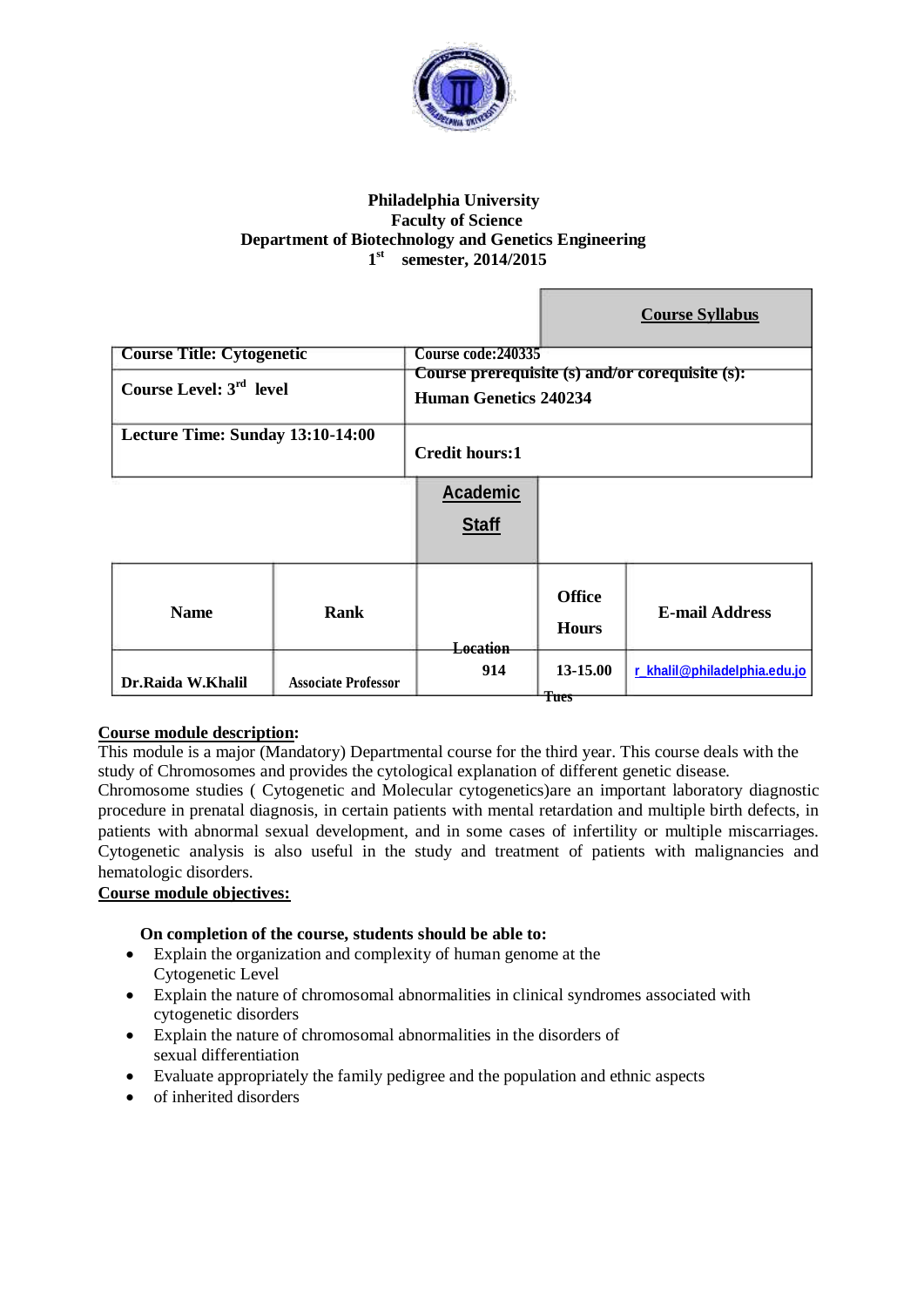Estimate the risk of recurrence of various inherited disorders in affected families Explain the essential elements of genetic counseling and indications for prenatal Diagnosis

Understand the importance of genetics in personalized medicine

## **Learning outcomes:**

This module gives the students the opportunity to utilize:

- · Methods used to identify and analyze cytogenetic alteration.
- · Cytogenetic mechanisms of disease expression.
- Cytogenetic alterations and relationship to specific clinical expression.
- · Cytogenetic alteration related to development of leukemia

#### **Course/ module components**

**Title**: The Principles of Cytogenetics (**2013&2005)** Author(s): S.**Gersen et al.** Publishers: **Totowa, New Jersey: Humana Press** ISBN: 978-1441916877 **& 1-58829-300-9**

## **Teaching methods:**

*The 16 hours in total will be mainly lectures will be given as power point presentations, educational movies and white board. Student questions and student Discussion groups are encouraged.*

# **Learning outcomes:**

## **On completion this module students will have**

#### **Knowledge and understanding**

- Knowledge of basic cytogenetic laboratory techniques necessary to prepare tissue samples or cytogenetic diagnosis.
- Understood the principles of the cell cycle and how it relates to tissue culture
- Developed an understanding of the mechanisms which contribute to cytogenetic alterations and determine the possible gametes from cytogenetic alteration in a parent

#### **Cognitive skills (thinking and analysis).**

- Appreciated and understood the implications of the most cytogenetic report that differ from normal
- Recognized the most common cytogenetic Abnormalities encountered in the population

#### **Communication skills (personal and academic).**

□ Learn the principle of Genetic Counseling encountered the local society.

#### **Assessment instruments**

| <b>Allocation of Marks</b>    |             |
|-------------------------------|-------------|
| <b>Assessment Instruments</b> | <b>Mark</b> |

| Midterm Exam                             | 30% |
|------------------------------------------|-----|
| Final examination:                       | 40% |
| Reports, Assignment, Quizzes, Home works | 30% |
| and Presentation                         |     |
| Total                                    | 100 |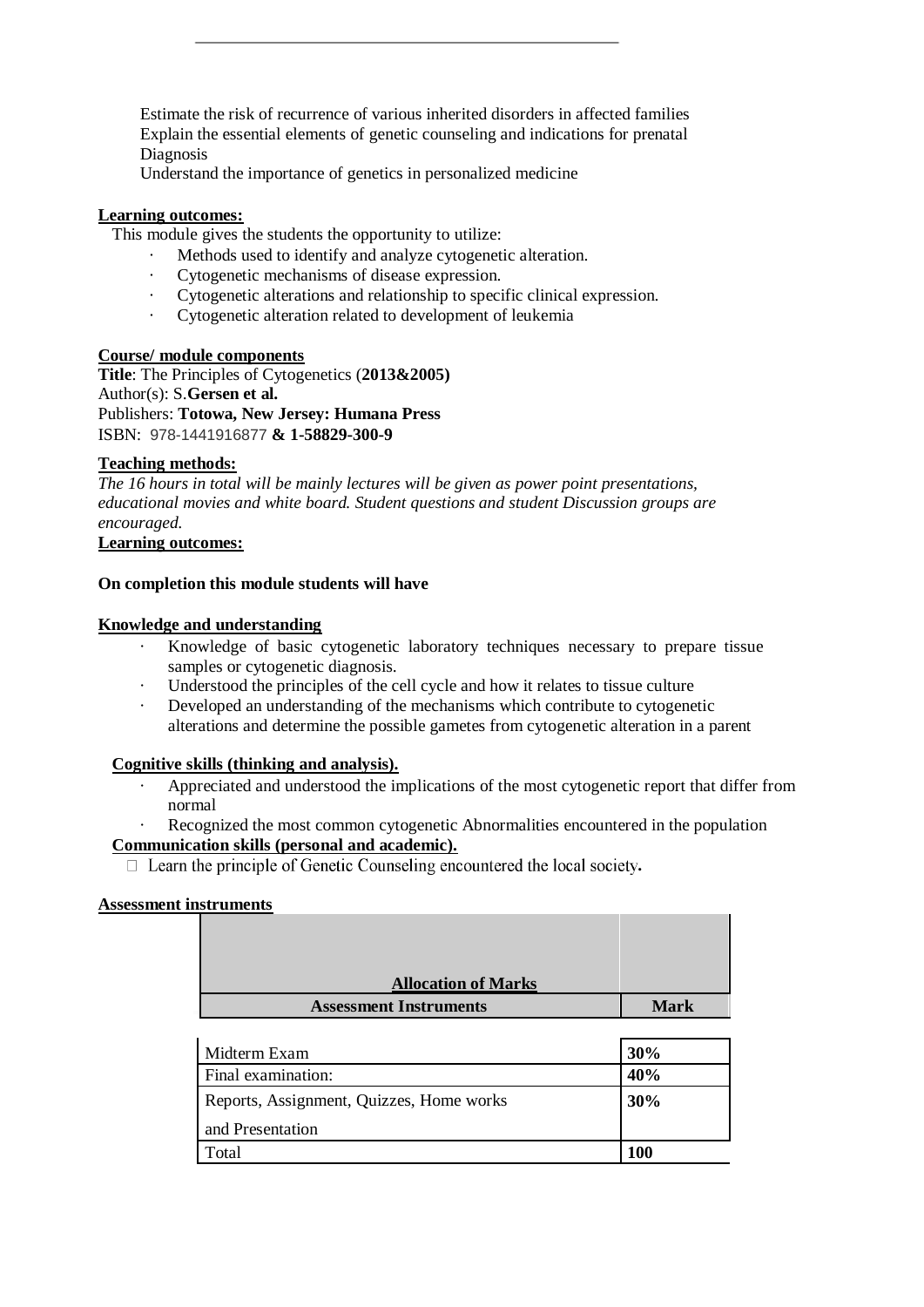|                   | Basic and support material to be covered  |  |
|-------------------|-------------------------------------------|--|
| Week              |                                           |  |
| (1)               | Human Cytogenetic history                 |  |
| (2)               | Gene expression and Cell cycle division   |  |
| $(3)$ and $(4)$   | The organization and complexity of human  |  |
|                   | genome at the Cytogenetic Level           |  |
| (5)               | definition and<br>The Era of Chromosomes- |  |
|                   | groups                                    |  |
| (6)               | Cytogenetic laboratory techniques         |  |
|                   |                                           |  |
| (7)               | Prenatal Diagnosis:                       |  |
|                   | <b>CVS</b>                                |  |
|                   | <b>Blood Cord</b>                         |  |
|                   | Amniotic Fluid                            |  |
| $(8)$ and $(9)$   | Chromosomal abnormalities in clinical     |  |
|                   | syndromes associated with cytogenetic     |  |
|                   | disorders.                                |  |
| $\overline{(10)}$ | <b>Mid term Exam</b>                      |  |
| $(11)$ and $(12)$ | The mechanisms which contribute to        |  |
|                   | cytogenetic alterations and determine the |  |
|                   | possible gametes from cytogenetic         |  |
|                   | alteration in a parent.                   |  |
|                   |                                           |  |
| (13)              | Molecular Cytogenetic:                    |  |
|                   | FISH and Comparative Genomic              |  |
|                   | Hybridization                             |  |
| $(14)$ and $(15)$ | Principle of genetic Counseling           |  |
|                   |                                           |  |
| (16)              | <b>Final Examination</b>                  |  |

**1**

## **Expected workload:**

**On average students need to spend 2 hours of study and preparation for each 50 minute lecture/tutorial.**

#### **Attendance policy:**

**Absence from lectures and/or tutorials shall not exceed 15%. Students who exceed the 15% limit without a medical or emergency excuse acceptable to and approved by the Dean of the relevant college/faculty shall not be allowed to take the final examination and shall receive a mark of zero for the course. If the excuse is approved by the Dean, the student shall be considered to have withdrawn from the course.**

## **Module references**

**Title**: Basics of Medical of Genetics, 2003 Author(s)/Editor(s): G.P. PAL Publishers: Aitbs Publishers ISBN: 81-7473-220-9

(**Title**: Chromosome Abnormalities and Genetic Counseling(2003 .Author: R.J. Gardner et al Publisher: Oxford University Press, USA ISBN: 0195149602 978-0195149609